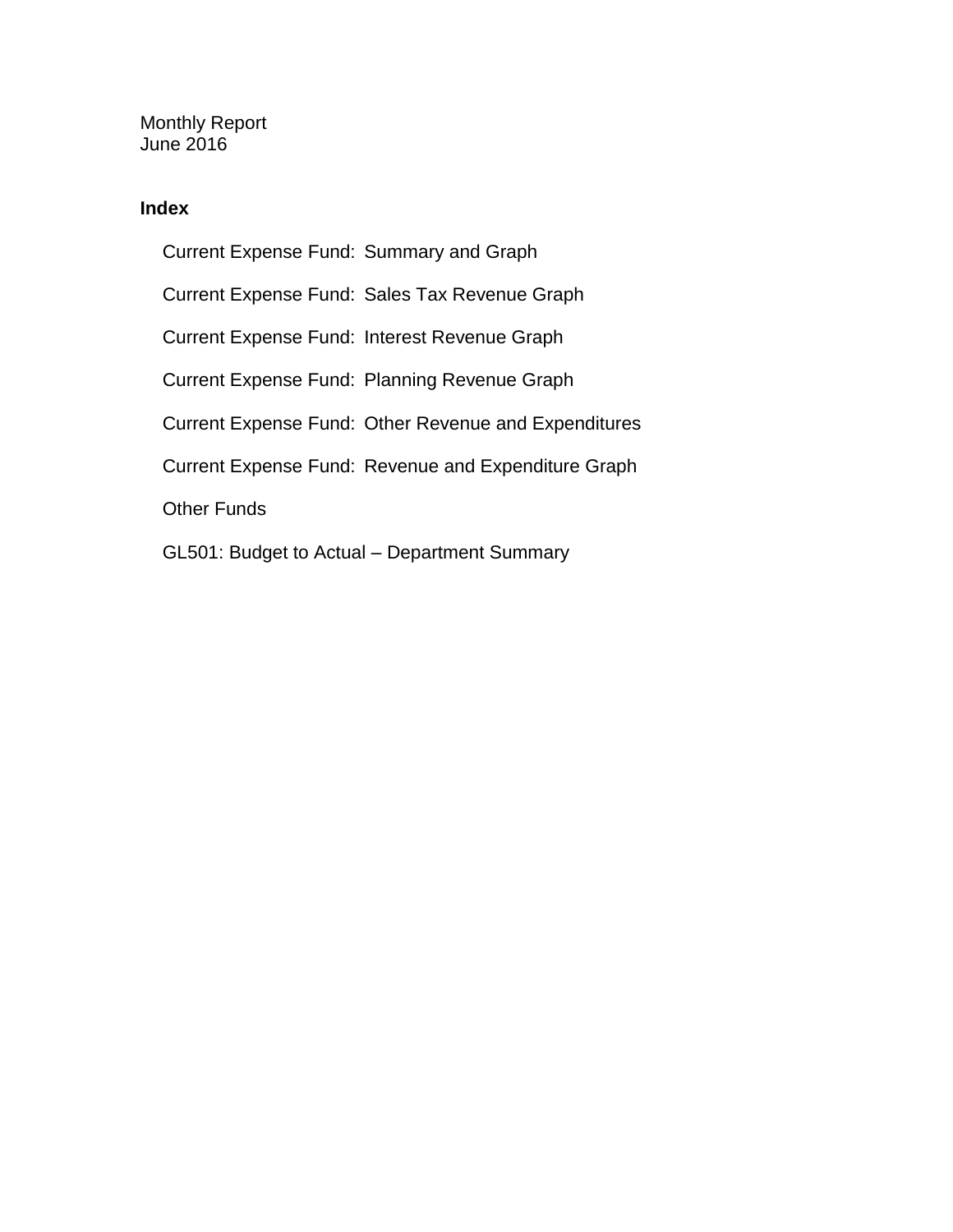#### Island County **Monthly Report / JUNE 2016**

#### **CURRENT EXPENSE FUND Thousands (000's)**

|                               |                   | <b>Current Year</b>  |                                          |                       |                   | 2015                 |                                          |                       |                   |                      | 2014                                     |                      |  |
|-------------------------------|-------------------|----------------------|------------------------------------------|-----------------------|-------------------|----------------------|------------------------------------------|-----------------------|-------------------|----------------------|------------------------------------------|----------------------|--|
|                               | Current<br>Actual | <b>YTD</b><br>Actual | <b>Budget</b><br>Net of Beg.<br>Fund Bal | % VS<br><b>Budget</b> | Current<br>Actual | <b>YTD</b><br>Actual | <b>Budget</b><br>Net of Beg.<br>Fund Bal | % VS<br><b>Budget</b> | Current<br>Actual | <b>YTD</b><br>Actual | <b>Budget</b><br>Net of Beg.<br>Fund Bal | %VS<br><b>Budget</b> |  |
| Revenue                       |                   |                      |                                          |                       |                   |                      |                                          |                       |                   |                      |                                          |                      |  |
| <b>Property Tax</b>           | 68                | 4,304                | 7,551                                    | 57%                   | 67                | 4,323                | 7,786                                    | 56%                   | 58                | 4,116                | 7,482                                    | 55%                  |  |
| Sales Tax                     |                   | 1,777                | 5,823                                    | 31%                   | 520               | 2,555                | 5,157                                    | 50%                   | 446               | 2,265                | 4,484                                    | 51%                  |  |
| <b>Planning and Community</b> | 274               | 1,175                | 1,827                                    | 64%                   | 182               | 846                  | 1,830                                    | 46%                   | 152               | 845                  | 1,456                                    | 58%                  |  |
| Interest - Investment         | 141               | 310                  | 552                                      | 56%                   | 98                | 312                  | 552                                      | 57%                   | 70                | 299                  | 552                                      | 54%                  |  |
| Gain/Loss on Investment       | 6                 | 11                   | ä,                                       |                       | 8                 | 17                   |                                          |                       | (2)               | 20                   |                                          |                      |  |
| Other                         | 1,260             | 3,097                | 7,135                                    | 43%                   | 709               | 2,222                | 6,612                                    | 34%                   | 751               | 2,998                | 6,402                                    | 47%                  |  |
| Subtotal                      | 1,749             | 10,674               | 22,888                                   | 47%                   | 1,584             | 10,275               | 21,937                                   | 47%                   | 1,475             | 10,543               | 20,376                                   | 52%                  |  |
| Intergovernmental (Grants)    | 69                | 356                  | 941                                      | 38%                   | 155               | 422                  | 1,119                                    | 38%                   | 98                | 358                  | 951                                      | 38%                  |  |
| Total                         | 1,818             | 11,030               | 23,829                                   | 46%                   | 1,739             | 10,697               | 23,056                                   | 46%                   | 1,573             | 10,901               | 21,327                                   | 51%                  |  |
| Interfund Transfers-In        |                   | 3,164                | 3,164                                    | 100%                  | $\overline{a}$    | 2,958                | 2,958                                    | 100%                  | 52                | 2,698                | 2,714                                    | 99%                  |  |
| Use of Beg Fund Balance       | L.                | ٠                    | 2,016                                    | 0%                    | ÷.                | $\blacksquare$       | 1,244                                    | 0%                    | L.                | $\blacksquare$       | 1,700                                    | 0%                   |  |
| <b>Total Revenue</b>          | 1,818             | 14,194               | 29,009                                   | 49%                   | 1,739             | 13,655               | 27,258                                   | 50%                   | 1,625             | 13,599               | 25,741                                   | 53%                  |  |
| Salaries & Benefits           | 1,448             | 8,351                | 19,757                                   | 42%                   | 1,440             | 7,762                | 18,249                                   | 43%                   | 1,240             | 7,794                | 17,515                                   | 44%                  |  |
| Services & Supplies           | 714               | 3,432                | 6,741                                    | 51%                   | 512               | 2,788                | 6,768                                    | 41%                   | 519               | 2,811                | 6,057                                    | 46%                  |  |
| Capital                       | 49                | 540                  | 756                                      | 71%                   | L.                | 187                  | 609                                      | 31%                   |                   | 48                   | 362                                      | 13%                  |  |
| <b>Expenditures</b>           | 2,211             | 12,323               | 27,254                                   | 45%                   | 1,952             | 10,737               | 25,626                                   | 42%                   | 1,759             | 10,653               | 23,934                                   | 45%                  |  |
| Interfund Transfers-Out       | $\overline{a}$    | 1,755                | 1,755                                    | 100%                  | ä,                | 1,604                | 1,632                                    | 98%                   | 15                | 1,767                | 1,807                                    | 98%                  |  |
| <b>Total Expenditures</b>     | 2,211             | 14,078               | 29,009                                   | 49%                   | 1,952             | 12,341               | 27,258                                   | 45%                   | 1,774             | 12,420               | 25,741                                   | 48%                  |  |
| <b>Net Current Expense</b>    | (393)             | 116                  | $\mathbf 0$                              |                       | (213)             | 1,314                | $\mathbf 0$                              |                       | (149)             | 1,179                | $\mathbf 0$                              |                      |  |



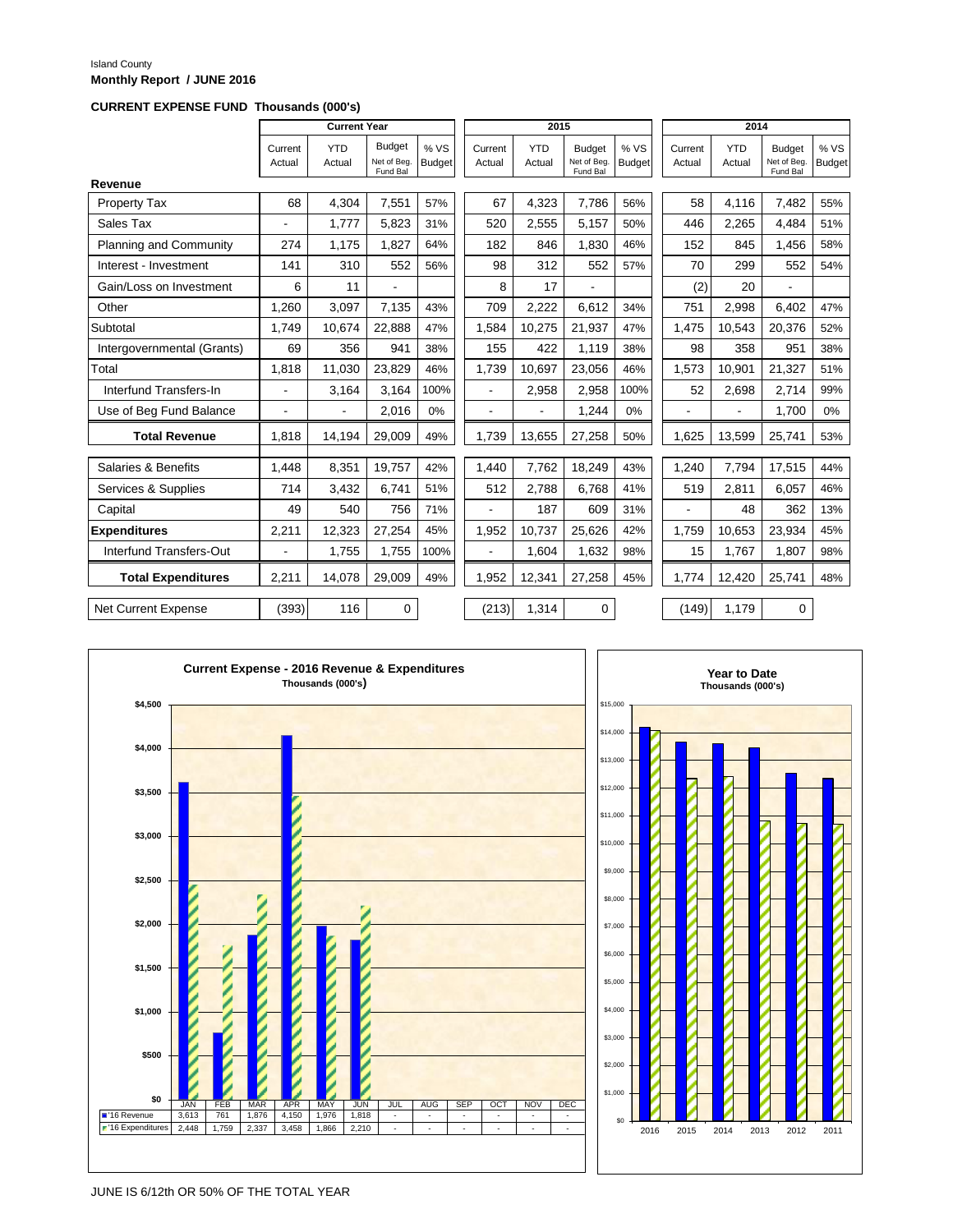### **2016 Sales Tax Revenue - Current Expense Fund**

#### **Year to Date**

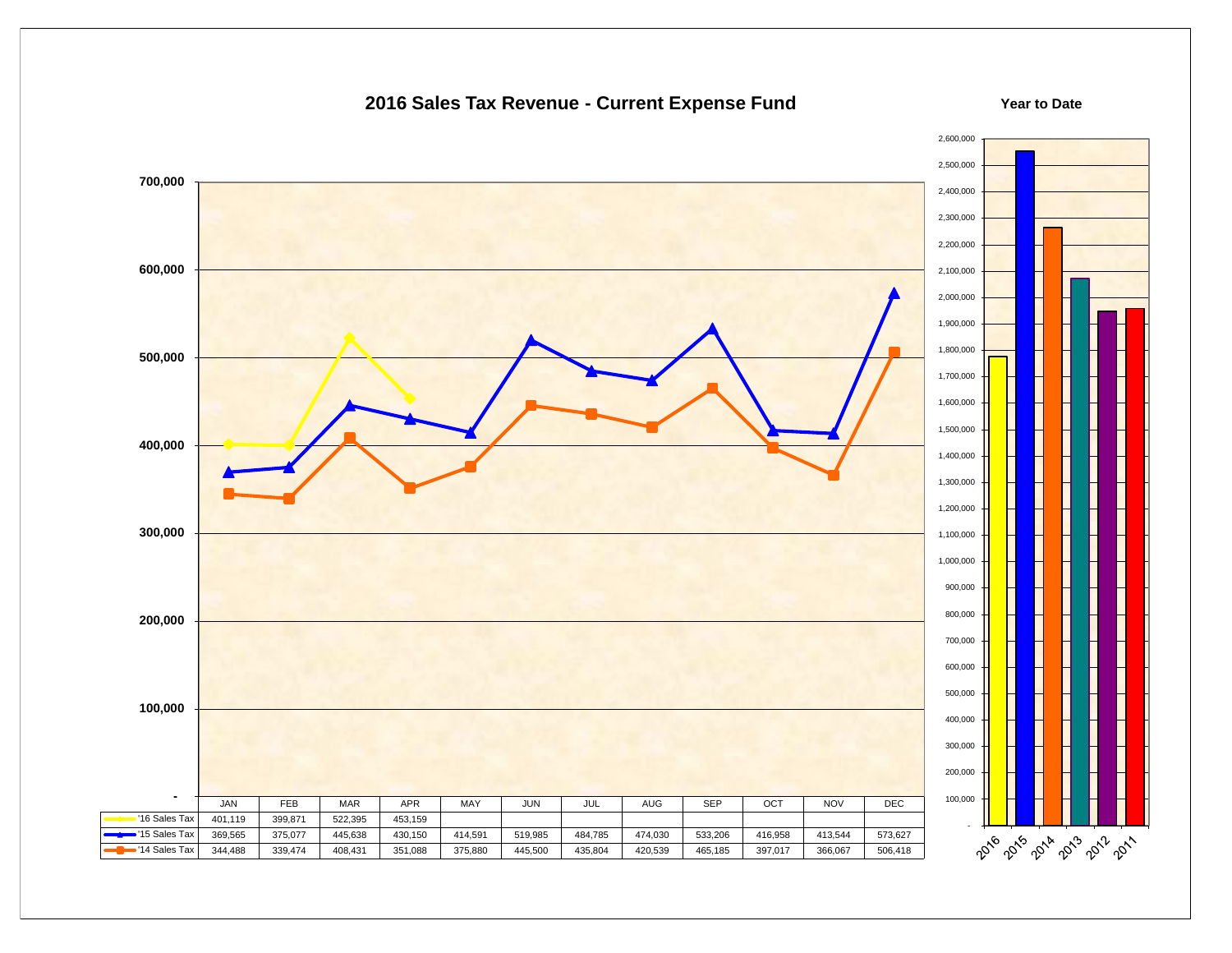

<sup>2016</sup> 2015 2014 2013 2012 2011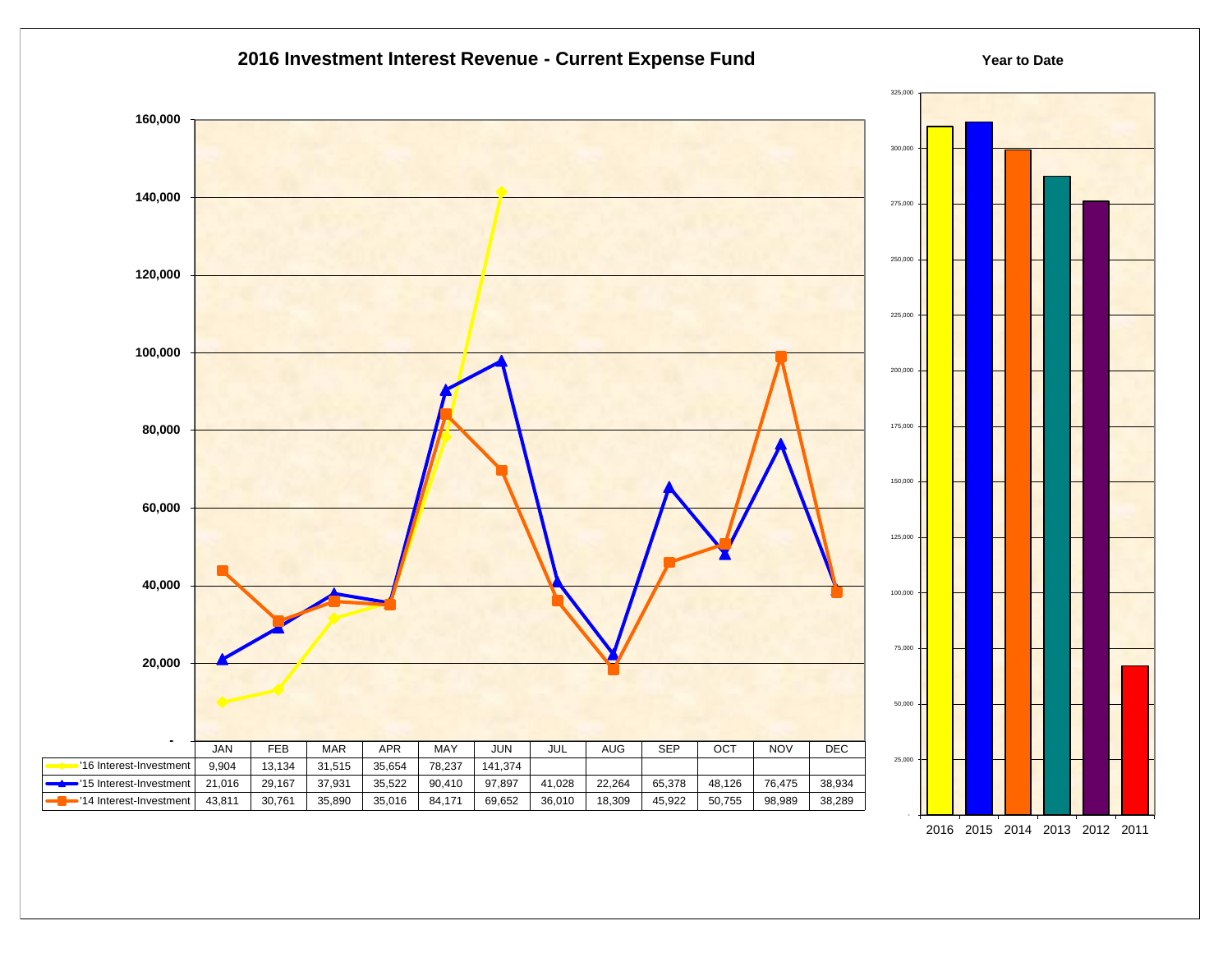

2016 2015 2014 2013 2012 2011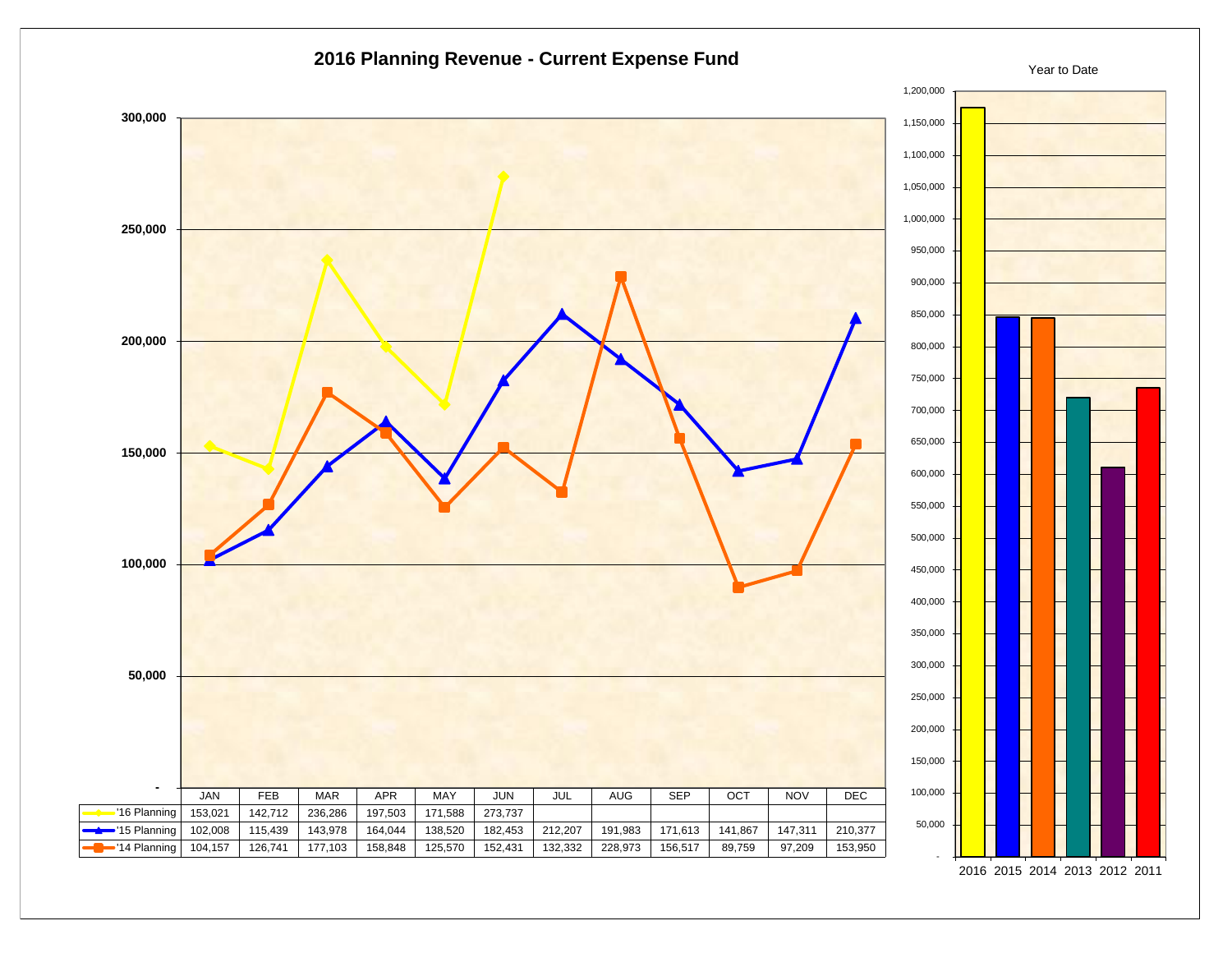### June 2016 **CURRENT EXPENSE FUND**

By Department

### **Other Revenue**

| <b>Year to Date</b>               | <b>ACTUAL</b> | <b>BUDGET</b> | Year to Date % |
|-----------------------------------|---------------|---------------|----------------|
| Auditor                           | 331,544       | 639,800       | 51.8%          |
| Clerk                             | 143,190       | 349,800       | 40.9%          |
| <b>District Court</b>             | 373,828       | 1,001,900     | 37.3%          |
| Sheriff                           | 359,125       | 683,567       | 52.5%          |
| <b>Sales Tax Criminal Justice</b> | 223,117       | 600,000       | 37.2%          |
| Cable Tax                         | 0             | 576,000       | 0.0%           |
| Prop Tax Penalty                  | 236,829       | 419,000       | 56.5%          |
| Prop Tax Interest                 | 371,691       | 630,000       | 59.0%          |
| State Sh Rev PUD                  | 140,122       | 141,000       | 99.4%          |
| <b>County Assistance</b>          | 319,905       | 568,000       | 56.3%          |
| <b>Criminal Justice</b>           | 133,798       | 540,000       | 24.8%          |
| Liquor Tax                        | 138,067       | 305,000       | 45.3%          |
| Other                             | 326,720       | 681,381       | 47.9%          |
| <b>Total Other Revenue</b>        | 3,097,936     | 7,135,448     | 43.42%         |

### **Expenditures**

| <b>Year to Date</b>         | <b>ACTUAL</b> | <b>BUDGET</b> | Year to Date % |
|-----------------------------|---------------|---------------|----------------|
| Assessor                    | 527,220       | 1,206,163     | 43.7%          |
| Auditor                     | 377,396       | 854,733       | 44.2%          |
| <b>Budget</b>               | 29,887        | 70,329        | 42.5%          |
| <b>Clerk</b>                | 246,553       | 581,248       | 42.4%          |
| Commissioners               | 401,311       | 863,761       | 46.5%          |
| Coroner                     | 106,781       | 274,103       | 39.0%          |
| <b>District Court</b>       | 537,733       | 1,261,266     | 42.6%          |
| <b>Emergency Management</b> | 66,158        | 174,820       | 37.8%          |
| <b>Facilities</b>           | 588,626       | 1,367,118     | 43.1%          |
| <b>GSA</b>                  | 608,345       | 1,227,356     | 49.6%          |
| <b>Human Resources</b>      | 223,311       | 452,429       | 49.4%          |
| <b>Human Services</b>       | 64,425        | 154,835       | 41.6%          |
| Information Technology      | 1,118,206     | 2,187,946     | 51.1%          |
| Miscellaneous               | 114,604       | 256,301       | 44.7%          |
| Parks                       | 170,709       | 371,634       | 45.9%          |
| Planning                    | 1,042,014     | 2,146,429     | 48.5%          |
| Prosecutor                  | 765,292       | 1,679,160     | 45.6%          |
| <b>Sheriff</b>              | 4,027,121     | 8,813,240     | 45.7%          |
| <b>Superior Court</b>       | 585,746       | 1,270,857     | 46.1%          |
| <b>Treasurer</b>            | 296,208       | 645,945       | 45.9%          |
| Non Departmental            | 424,689       | 1,394,019     | 30.5%          |
| <b>Total Expenditures</b>   | 12,322,335    | 27,253,692    | 45.21%         |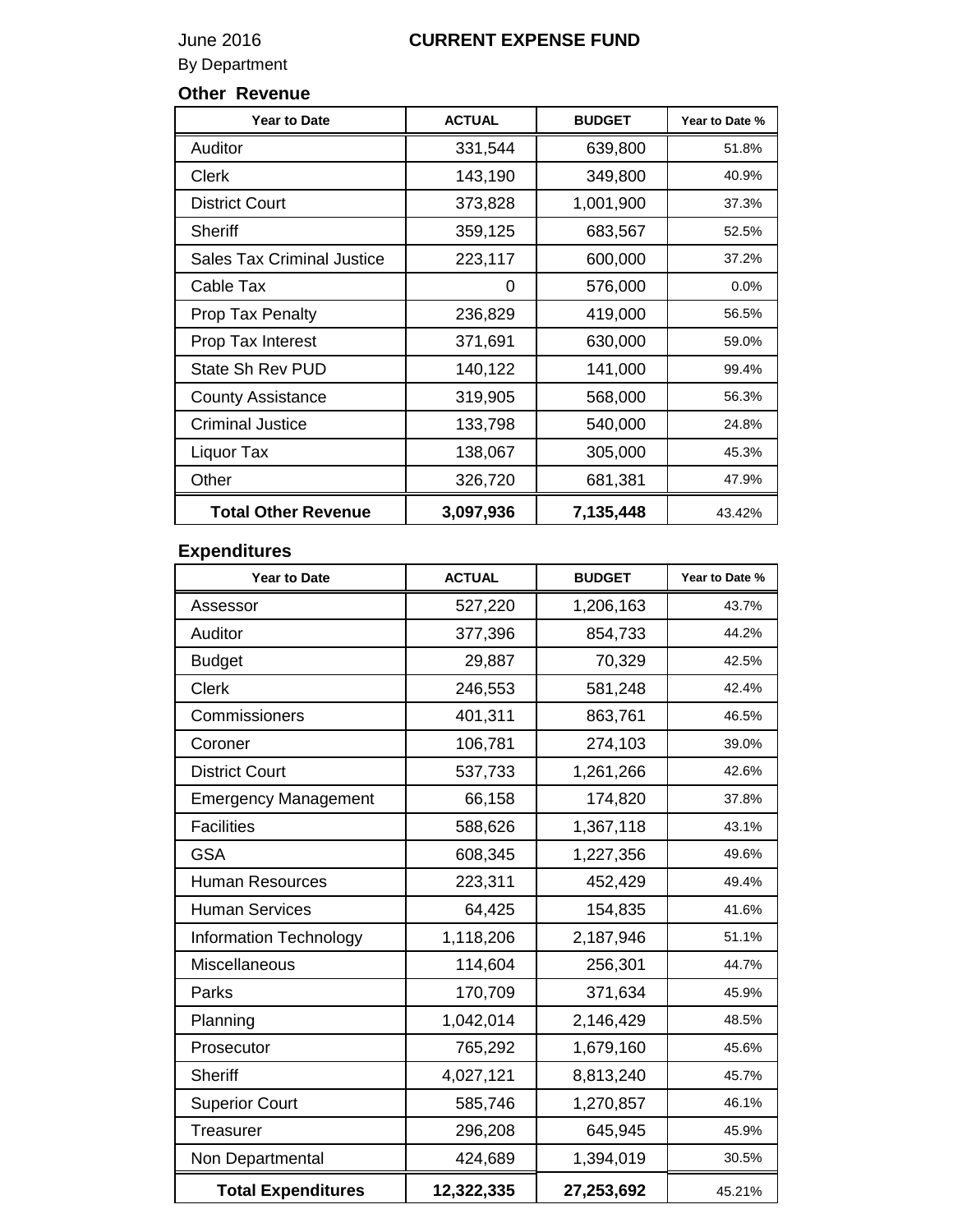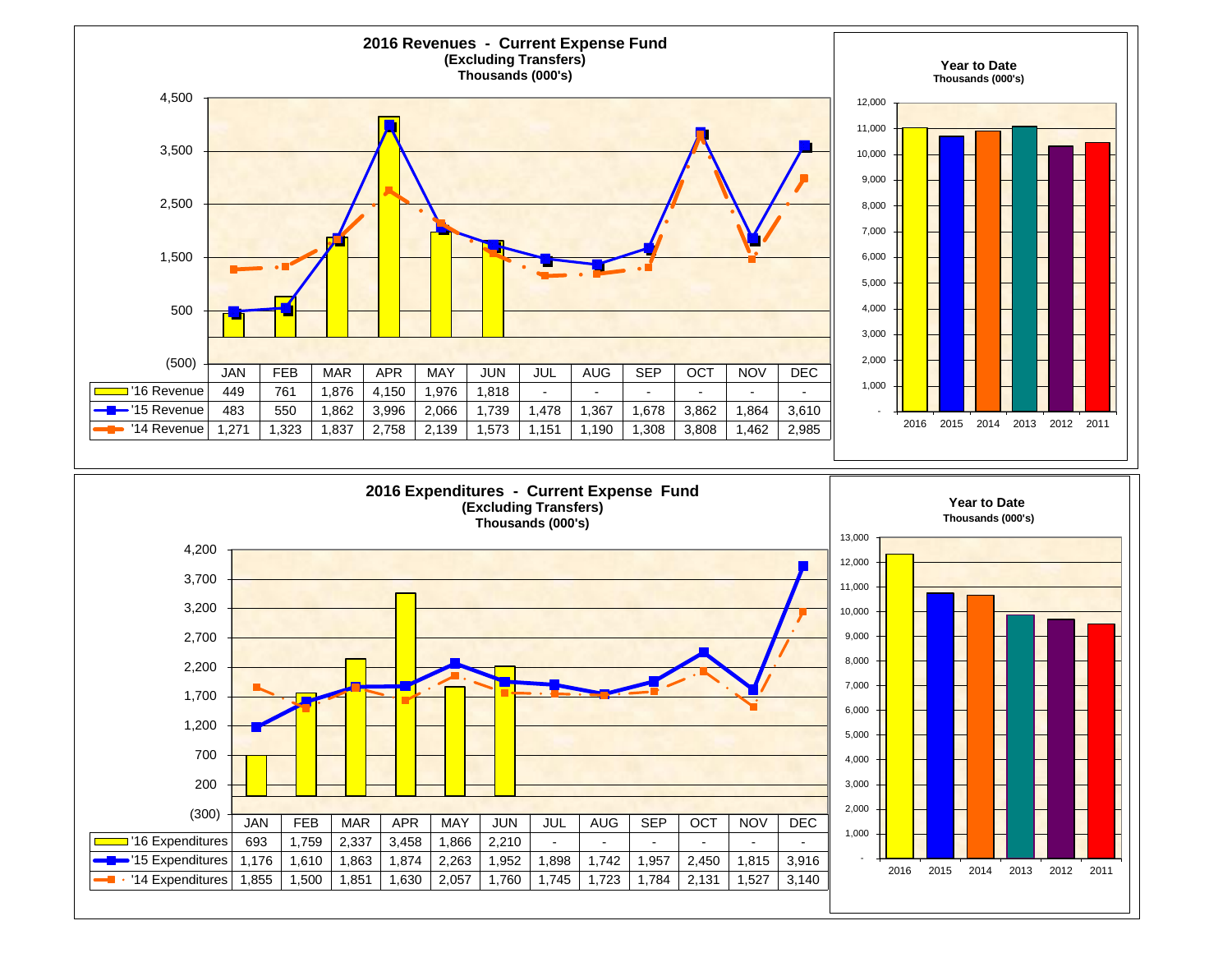### June 2016 **OTHER FUNDS**

**Revenue**

| Year to Date                | <b>Actual Transfers</b> | <b>Actual Revenue</b><br>(Excludes Transfers) | <b>Budget</b><br>(Excludes Transfers) | Year to Date<br>% |
|-----------------------------|-------------------------|-----------------------------------------------|---------------------------------------|-------------------|
| <b>Clean Water Utility</b>  |                         | 874,644                                       | 1,568,436                             | 55.8%             |
| <b>Conservation Futures</b> |                         | 393,732                                       | 1,251,624                             | 31.5%             |
| <b>Health Funds</b>         | 662,667                 | 1,389,364                                     | 3,057,710                             | 45.4%             |
| Human Services Funds        | 355,215                 | 1,306,755                                     | 3,828,719                             | 34.1%             |
| Juvenile Detention Facility | 300,000                 | 313,728                                       | 999,764                               | 31.4%             |
| <b>Public Works Funds</b>   | 1,282,620               | 10,152,810                                    | 25,825,023                            | 39.3%             |
| <b>REET 1 &amp; 2</b>       |                         | 2,037,098                                     | 3,025,000                             | 67.3%             |
| Solid Waste                 |                         | 3,497,802                                     | 7,948,930                             | 44.0%             |
| <b>Extension Services</b>   | 158,298                 | 85,225                                        | 252,190                               | 33.8%             |
| <b>Insurance Reserve</b>    |                         | 706,496                                       | 926,238                               | 76.3%             |
| <b>Motor Pool</b>           | 459,264                 | 0                                             | 0                                     | #DIV/0!           |
| Miscellaneous               | 82,210                  | 1,034,424                                     | 3,269,122                             | 31.6%             |

#### **Expenditures**

| Year to Date                | <b>Actual Transfers</b> | <b>Actual Expenditures</b><br>(Excludes Transfers) | <b>Budget</b><br>(Excludes Transfers) | Year to Date<br>$\%$ |
|-----------------------------|-------------------------|----------------------------------------------------|---------------------------------------|----------------------|
| <b>Clean Water Utility</b>  | 106,436                 | 539,069                                            | 1,462,000                             | 36.9%                |
| <b>Conservation Futures</b> | 1,360                   | 196,538                                            | 1,250,264                             | 15.7%                |
| <b>Health Funds</b>         | 181,364                 | 1,549,660                                          | 3,539,013                             | 43.8%                |
| Human Services Funds        | 342,625                 | 1,512,578                                          | 3,841,309                             | 39.4%                |
| Juvenile Detention Facility | 64,884                  | 538,452                                            | 1,234,880                             | 43.6%                |
| <b>Public Works Funds</b>   | 2,945,292               | 7,423,641                                          | 24,162,351                            | 30.7%                |
| <b>REET 1 &amp; 2</b>       | 447,672                 | 1,063,783                                          | 2,577,328                             | 41.3%                |
| Solid Waste                 | 407,823                 | 2,966,319                                          | 7,541,107                             | 39.3%                |
| <b>Extension Services</b>   | 16,156                  | 112,791                                            | 394,332                               | 28.6%                |
| Insurance Reserve           | 65,016                  | 137,976                                            | 861,222                               | 16.0%                |
| <b>Motor Pool</b>           | 28,264                  | 184,155                                            | 431,000                               | 42.7%                |
| Miscellaneous               | 102,568                 | 1,481,605                                          | 3,248,763                             | 45.6%                |

#### **Grouped Funds**

| Health Funds [Public Health Pooling, Natural Resources, Water Quality (104,165,149)]                                                                                                                                                                                                                                                                                                                 |
|------------------------------------------------------------------------------------------------------------------------------------------------------------------------------------------------------------------------------------------------------------------------------------------------------------------------------------------------------------------------------------------------------|
| Human Services Funds [Housing, Homeless Housing, Veterans, Mental Health, Developmental Disabilities, Alcohol<br>Abuse, Therapeutic Sales Tax, Admin (105,106,107,113,114,123,126,129)                                                                                                                                                                                                               |
| Public Works Funds [Road, Paths & Trails, Admin, Storm & Surface Water, Capital Drainage, Equipment Rental &<br>Revolving (101,137,139,144,321,501,119,410)                                                                                                                                                                                                                                          |
| Miscellaneous [Law Library, Elections, Fire Permit, Treasurer & Auditor O&M, Rural County Sales Tax, 2% Hotel/Motel<br>Public Facilities, CASA, Drug Seizure, Anti Profiteering, Enhanced 911, Family Resource Centers, Joint Tourism, Federal<br>Asset Fortfeiture, Trial Court Improvement, Historic Preservation<br>(103,111,115,116,118,121,124,130,131,133,136,140,141,142,143,146,147,157,180) |
|                                                                                                                                                                                                                                                                                                                                                                                                      |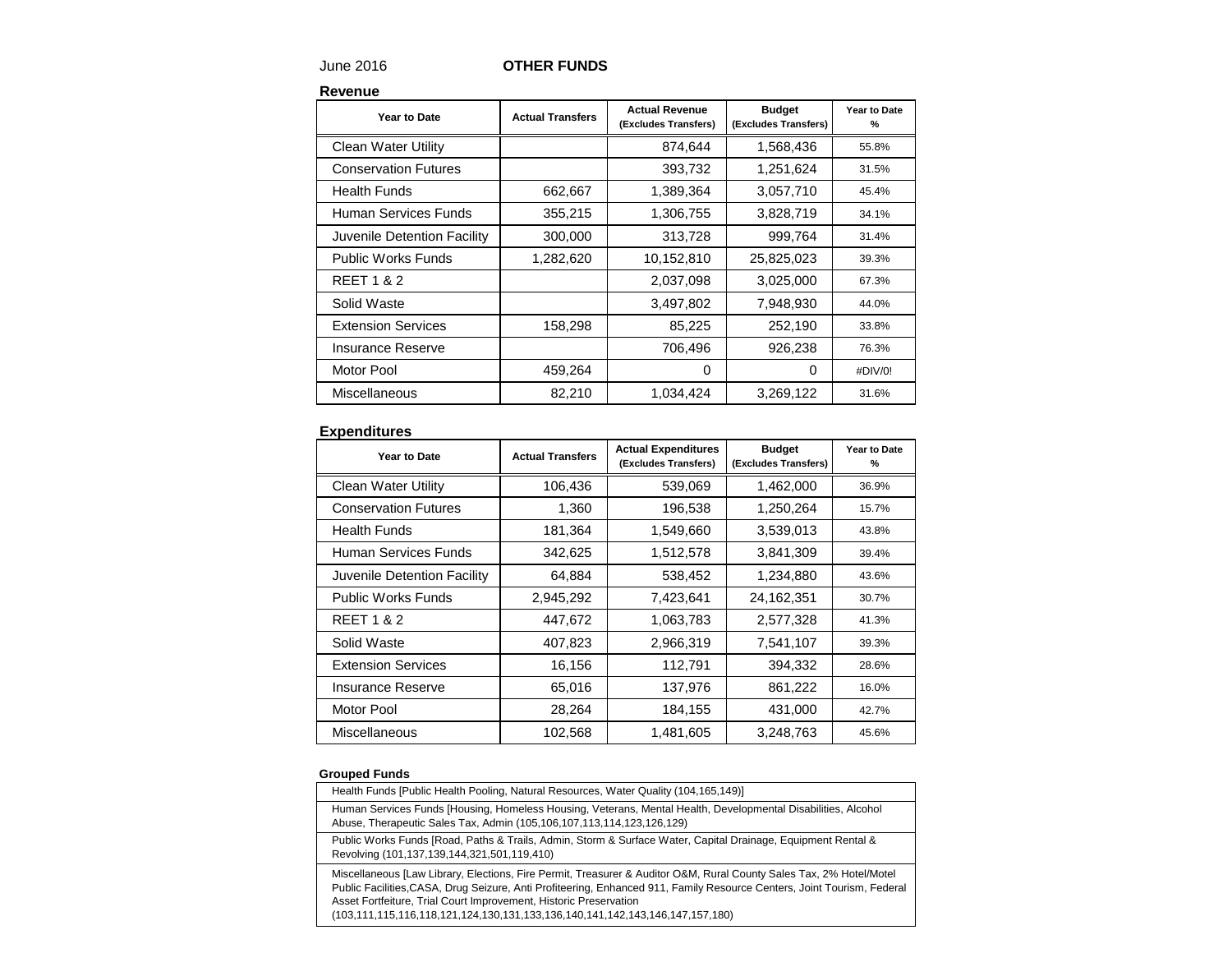|                                                       |                |               | <b>Report Date: 06/30/2016</b> |                |                       |
|-------------------------------------------------------|----------------|---------------|--------------------------------|----------------|-----------------------|
|                                                       |                |               | <b>Encumbrance</b>             | <b>Balance</b> | Percent<br><b>YTD</b> |
| <b>Group - Description</b><br>Dept: 11 PUBLIC WORKS   | <b>Budget</b>  | <b>Actual</b> |                                |                |                       |
| Revenue                                               |                |               |                                |                |                       |
| 30 USE OF FUND BALANCE/RESERVES                       | 10,000.00      | 0.00          | 0.00                           | 10,000.00      | 0.00                  |
| 34 CHARGES FOR GOODS & SERVICES                       | 27,000.00      | 8,117.21      | 0.00                           | 18,882.79      | 30.06                 |
| <b>36 MISCELLANEOUS REVENUES</b>                      | 5,862.00       | 3,568.82      | 0.00                           | 2,293.18       | 60.88                 |
| <b>39 OTHER FINANCING SOURCES</b>                     | 330,772.00     | 330,772.00    | 0.00                           | 0.00           | 100.00                |
| <b>Revenue Total:</b>                                 | 373,634.00     | 342,458.03    | 0.00                           | 31,175.97      | 91.65                 |
| <b>Expenditures</b>                                   |                |               |                                |                |                       |
| 10 SALARIES                                           | 185,347.00     | 79,832.90     | 0.00                           | 105,514.10     | 43.07                 |
| 15 BENEFITS                                           | 104,672.00     | 38,382.76     | 0.00                           | 66,289.24      | 36.66                 |
| 20 MAINTENANCE & OPERATIONS                           | 79,215.00      | 45,677.55     | 0.00                           | 33,537.45      | 57.66                 |
| 30 INTERGOVERNMENT                                    | 1,400.00       | 823.45        | 0.00                           | 576.55         | 58.81                 |
| <b>40 CAPITAL</b>                                     | 0.00           | 1,929.13      | 0.00                           | (1,929.13)     | 0.00                  |
| 50 INTERDEPT & TRANSFERS                              | 1,000.00       | 4,062.90      | 0.00                           | (3,062.90)     | 406.29                |
| <b>Expenditure Total:</b>                             | 371,634.00     | 170,708.69    | 0.00                           | 200,925.31     | 45.93                 |
| <b>Dept Total:</b>                                    | 2,000.00       | 171,749.34    | 0.00                           | (169, 749.34)  |                       |
|                                                       |                |               |                                |                |                       |
| <b>Dept: 13 HUMAN SERVICES</b><br><b>Expenditures</b> |                |               |                                |                |                       |
| 20 MAINTENANCE & OPERATIONS                           | 154,835.00     | 64,425.27     | 0.00                           | 90,409.73      | 41.60                 |
| 50 INTERDEPT & TRANSFERS                              | 6,010.00       | 6,010.00      | 0.00                           | 0.00           | 100.00                |
| <b>Expenditure Total:</b>                             | 160,845.00     | 70,435.27     | 0.00                           | 90,409.73      | 43.79                 |
| <b>Dept Total:</b>                                    | (160, 845.00)  | (70, 435.27)  | 0.00                           | (90, 409.73)   |                       |
|                                                       |                |               |                                |                |                       |
| Dept: 20 ASSESSOR<br>Revenue                          |                |               |                                |                |                       |
| 30 USE OF FUND BALANCE/RESERVES                       | 0.00           | 0.00          | 0.00                           | 0.00           | 0.00                  |
| 34 CHARGES FOR GOODS & SERVICES                       | 21,800.00      | 7,759.60      | 0.00                           | 14,040.40      | 35.59                 |
| <b>Revenue Total:</b>                                 | 21,800.00      | 7,759.60      | 0.00                           | 14,040.40      | 35.59                 |
| <b>Expenditures</b>                                   |                |               |                                |                |                       |
| 10 SALARIES                                           | 785,184.00     | 352,407.03    | 0.00                           | 432,776.97     | 44.88                 |
| 15 BENEFITS                                           | 316,979.00     | 140,858.82    | 0.00                           | 176,120.18     | 44.43                 |
| 20 MAINTENANCE & OPERATIONS                           | 104,000.00     | 30,216.83     | 0.00                           | 73,783.17      | 29.05                 |
| 50 INTERDEPT & TRANSFERS                              | 0.00           | 3,737.00      | 0.00                           | (3,737.00)     | 0.00                  |
| <b>Expenditure Total:</b>                             | 1,206,163.00   | 527,219.68    | 0.00                           | 678,943.32     | 43.71                 |
| <b>Dept Total:</b>                                    | (1,184,363.00) | (519, 460.08) | 0.00                           | (664, 902.92)  |                       |
| Dept: 21 AUDITOR<br>Revenue                           |                |               |                                |                |                       |
| 32 LICENSES & PERMITS                                 | 4,800.00       | 2,178.00      | 0.00                           | 2,622.00       | 45.37                 |
| 34 CHARGES FOR GOODS & SERVICES                       | 633,900.00     | 327,702.44    | 0.00                           | 306,197.56     | 51.69                 |
| <b>36 MISCELLANEOUS REVENUES</b>                      | 1,100.00       | 1,663.12      | 0.00                           | (563.12)       | 151.19                |
| <b>Revenue Total:</b>                                 | 639,800.00     | 331,543.56    | 0.00                           | 308,256.44     | 51.81                 |
| <b>Expenditures</b>                                   |                |               |                                |                |                       |
| 10 SALARIES                                           | 559,012.00     | 230, 247.68   | 0.00                           | 328,764.32     | 41.18                 |
| 15 BENEFITS                                           | 218,033.00     | 100,430.24    | 0.00                           | 117,602.76     | 46.06                 |
| 20 MAINTENANCE & OPERATIONS                           | 75,188.00      | 46,648.42     | 0.00                           | 28,539.58      | 62.04                 |
| 30 INTERGOVERNMENT                                    | 0.00           | 70.00         | 0.00                           | (70.00)        | 0.00                  |
|                                                       |                |               |                                |                |                       |

**Page**

**Report:** GL5000EM\_SUM\_DEPT - GL501: Budget to Actual - Depa 1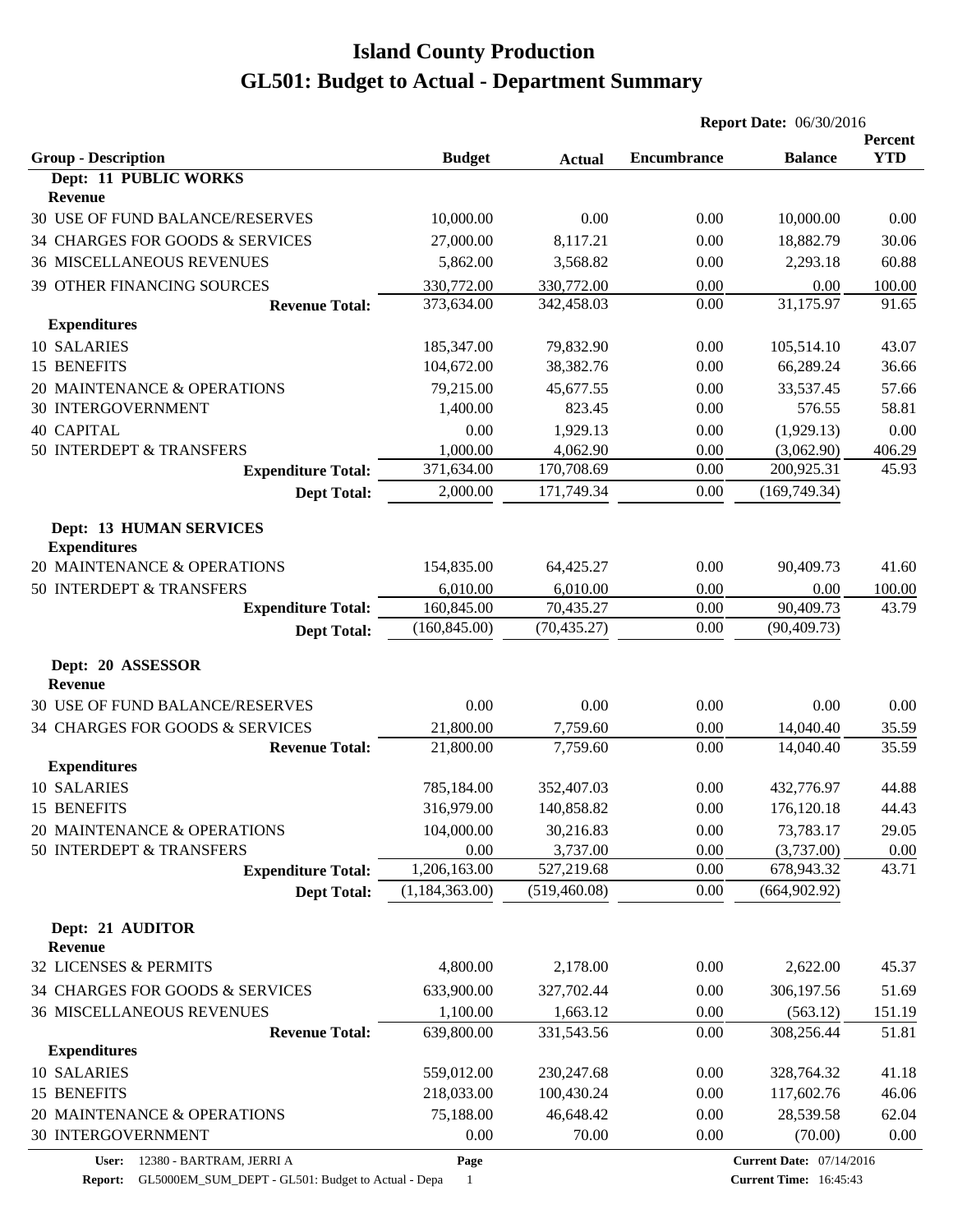|                                                          |                            |                             | <b>Report Date: 06/30/2016</b> |                                 |                       |
|----------------------------------------------------------|----------------------------|-----------------------------|--------------------------------|---------------------------------|-----------------------|
| <b>Group - Description</b>                               | <b>Budget</b>              | <b>Actual</b>               | <b>Encumbrance</b>             | <b>Balance</b>                  | Percent<br><b>YTD</b> |
| <b>40 CAPITAL</b>                                        | 2,500.00                   | 0.00                        | 0.00                           | 2,500.00                        | 0.00                  |
| <b>Expenditure Total:</b>                                | 854,733.00                 | 377,396.34                  | 0.00                           | 477,336.66                      | 44.15                 |
| <b>Dept Total:</b>                                       | (214, 933.00)              | (45, 852.78)                | 0.00                           | (169,080.22)                    |                       |
| Dept: 24 CLERK<br><b>Revenue</b>                         |                            |                             |                                |                                 |                       |
| 33 INTERGOVERMENTAL REVENUES                             | 49,800.00                  | 12,152.22                   | 0.00                           | 37,647.78                       | 24.40                 |
| 34 CHARGES FOR GOODS & SERVICES                          | 250,000.00                 | 106,217.14                  | 0.00                           | 143,782.86                      | 42.48                 |
| <b>35 FINES &amp; PENALTIES</b>                          | 79,900.00                  | 32,788.34                   | 0.00                           | 47,111.66                       | 41.03                 |
| <b>36 MISCELLANEOUS REVENUES</b>                         | 12,100.00                  | 2,783.76                    | 0.00                           | 9,316.24                        | 23.00                 |
| 39 OTHER FINANCING SOURCES                               | 9,000.00                   | 9,000.00                    | 0.00                           | 0.00                            | 100.00                |
| <b>Revenue Total:</b>                                    | 400,800.00                 | 162,941.46                  | 0.00                           | 237,858.54                      | 40.65                 |
| <b>Expenditures</b>                                      |                            |                             |                                |                                 |                       |
| 10 SALARIES                                              | 397,601.00                 | 172,724.28                  | 0.00                           | 224,876.72                      | 43.44                 |
| 15 BENEFITS                                              | 144,647.00                 | 60,381.04                   | 0.00                           | 84,265.96                       | 41.74                 |
| 20 MAINTENANCE & OPERATIONS                              | 39,000.00                  | 13,447.69                   | 0.00                           | 25,552.31                       | 34.48                 |
| <b>Expenditure Total:</b>                                | 581,248.00                 | 246,553.01                  | 0.00                           | 334,694.99                      | 42.41                 |
| <b>Dept Total:</b>                                       | (180, 448.00)              | (83, 611.55)                | 0.00                           | (96, 836.45)                    |                       |
| Dept: 25 COMMISSIONERS<br><b>Revenue</b>                 |                            |                             |                                |                                 |                       |
| 34 CHARGES FOR GOODS & SERVICES                          | 0.00                       | 4.75                        | 0.00                           | (4.75)                          | 0.00                  |
| <b>Revenue Total:</b>                                    | 0.00                       | 4.75                        | 0.00                           | (4.75)                          | 0.00                  |
| <b>Expenditures</b>                                      |                            |                             |                                |                                 |                       |
| 10 SALARIES                                              | 412,778.00                 | 185,403.85                  | 0.00                           | 227,374.15                      | 44.91                 |
| 15 BENEFITS                                              | 142,683.00                 | 61,492.84                   | 0.00                           | 81,190.16                       | 43.09                 |
| 20 MAINTENANCE & OPERATIONS                              | 308,300.00                 | 154,414.76                  | 0.00                           | 153,885.24                      | 50.08                 |
| <b>Expenditure Total:</b>                                | 863,761.00<br>(863,761.00) | 401,311.45<br>(401, 306.70) | 0.00<br>0.00                   | 462,449.55<br>(462, 454.30)     | 46.46                 |
| <b>Dept Total:</b>                                       |                            |                             |                                |                                 |                       |
| <b>Dept: 26 INFORMATION TECHNOLOGY</b><br><b>Revenue</b> |                            |                             |                                |                                 |                       |
| 30 USE OF FUND BALANCE/RESERVES                          | 0.00                       | 0.00                        | 0.00                           | 0.00                            | 0.00                  |
| 34 CHARGES FOR GOODS & SERVICES                          | 94,000.00                  | 0.00                        | 0.00                           | 94,000.00                       | 0.00                  |
| <b>Revenue Total:</b>                                    | 94,000.00                  | 0.00                        | 0.00                           | 94,000.00                       | 0.00                  |
| <b>Expenditures</b>                                      |                            |                             |                                |                                 |                       |
| 10 SALARIES                                              | 537,123.00                 | 241,480.22                  | 0.00                           | 295,642.78                      | 44.95                 |
| 15 BENEFITS                                              | 235,353.00                 | 102,930.11                  | 0.00                           | 132,422.89                      | 43.73                 |
| 20 MAINTENANCE & OPERATIONS<br><b>40 CAPITAL</b>         | 624,360.00                 | 268,290.05                  | 0.00                           | 356,069.95                      | 42.97                 |
| 50 INTERDEPT & TRANSFERS                                 | 719,500.00<br>71,610.00    | 505,505.85<br>0.00          | 0.00<br>0.00                   | 213,994.15<br>71,610.00         | 70.25<br>0.00         |
| <b>Expenditure Total:</b>                                | 2,187,946.00               | 1,118,206.23                | 0.00                           | 1,069,739.77                    | 51.10                 |
| <b>Dept Total:</b>                                       | (2,093,946.00)             | (1, 118, 206.23)            | 0.00                           | (975, 739.77)                   |                       |
|                                                          |                            |                             |                                |                                 |                       |
| Dept: 27 CORONER<br><b>Revenue</b>                       |                            |                             |                                |                                 |                       |
| 33 INTERGOVERMENTAL REVENUES                             | 50,000.00                  | 0.00                        | 0.00                           | 50,000.00                       | 0.00                  |
| <b>Revenue Total:</b>                                    | 50,000.00                  | 0.00                        | 0.00                           | 50,000.00                       | 0.00                  |
| 12380 - BARTRAM, JERRI A<br><b>User:</b>                 | Page                       |                             |                                | <b>Current Date: 07/14/2016</b> |                       |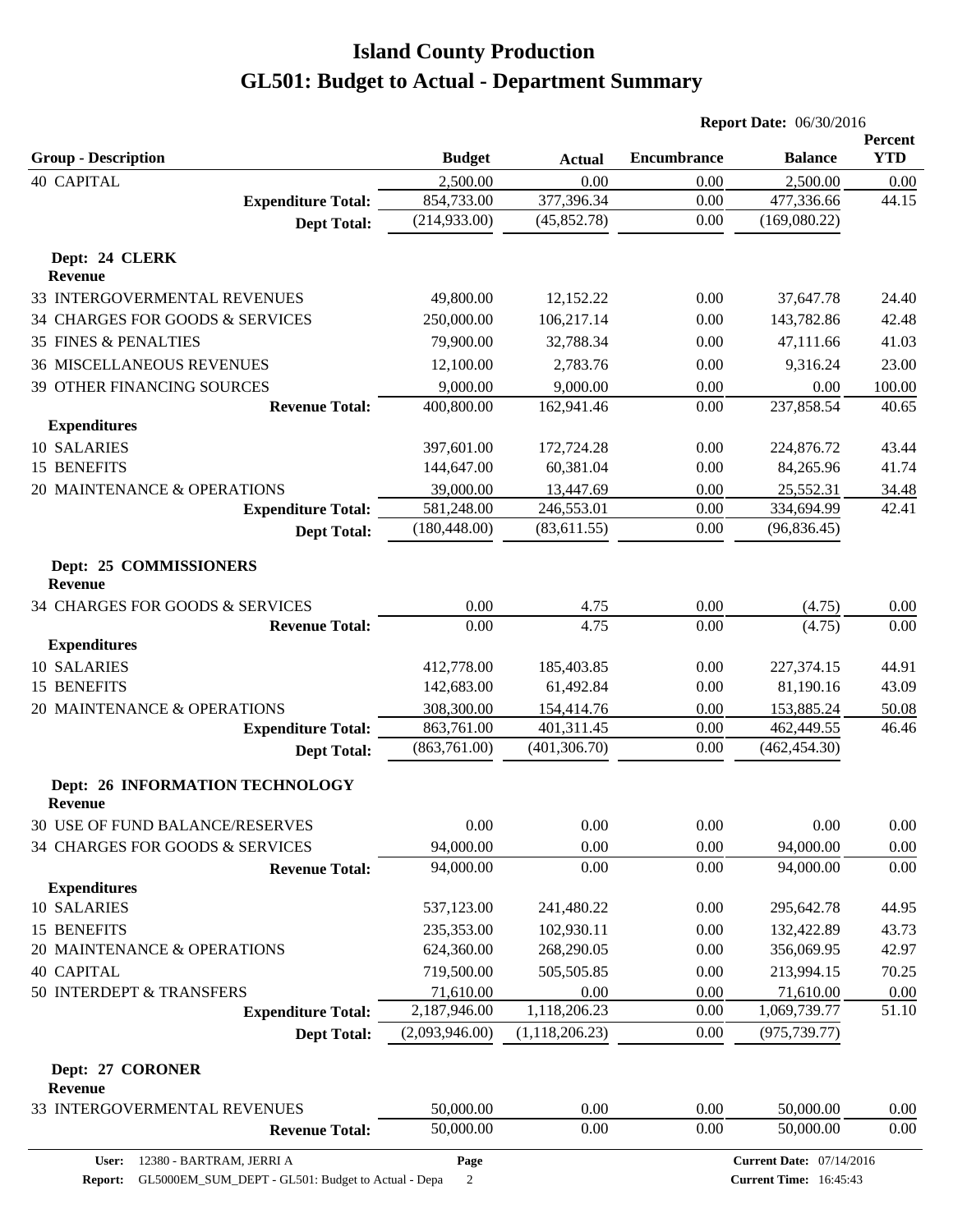|                                                  |                |               |                    | <b>Report Date: 06/30/2016</b>  |                       |  |
|--------------------------------------------------|----------------|---------------|--------------------|---------------------------------|-----------------------|--|
| <b>Group - Description</b>                       | <b>Budget</b>  | <b>Actual</b> | <b>Encumbrance</b> | <b>Balance</b>                  | Percent<br><b>YTD</b> |  |
| <b>Expenditures</b>                              |                |               |                    |                                 |                       |  |
| 10 SALARIES                                      | 122,450.00     | 61,412.40     | 0.00               | 61,037.60                       | 50.15                 |  |
| 15 BENEFITS                                      | 44,153.00      | 19,860.89     | 0.00               | 24,292.11                       | 44.98                 |  |
| 20 MAINTENANCE & OPERATIONS                      | 102,500.00     | 25,507.31     | 0.00               | 76,992.69                       | 24.88                 |  |
| <b>40 CAPITAL</b>                                | 5,000.00       | 0.00          | 0.00               | 5,000.00                        | 0.00                  |  |
| <b>Expenditure Total:</b>                        | 274,103.00     | 106,780.60    | 0.00               | 167,322.40                      | 38.95                 |  |
| <b>Dept Total:</b>                               | (224, 103.00)  | (106,780.60)  | 0.00               | (117, 322.40)                   |                       |  |
| Dept: 28 FACILITIES MANAGEMENT<br><b>Revenue</b> |                |               |                    |                                 |                       |  |
| 34 CHARGES FOR GOODS & SERVICES                  | 96,500.00      | 50,213.58     | 0.00               | 46,286.42                       | 52.03                 |  |
| <b>36 MISCELLANEOUS REVENUES</b>                 | 4,000.00       | 1,440.00      | 0.00               | 2,560.00                        | 36.00                 |  |
| <b>39 OTHER FINANCING SOURCES</b>                | 48,900.00      | 48,900.00     | 0.00               | 0.00                            | 100.00                |  |
| <b>Revenue Total:</b>                            | 149,400.00     | 100,553.58    | 0.00               | 48,846.42                       | 67.30                 |  |
| <b>Expenditures</b>                              |                |               |                    |                                 |                       |  |
| <b>10 SALARIES</b>                               | 547,419.00     | 252,103.61    | 0.00               | 295,315.39                      | 46.05                 |  |
| 15 BENEFITS                                      | 252,699.00     | 110,536.23    | 0.00               | 142,162.77                      | 43.74                 |  |
| 20 MAINTENANCE & OPERATIONS                      | 566,800.00     | 225,747.54    | 0.00               | 341,052.46                      | 39.82                 |  |
| 30 INTERGOVERNMENT                               | 200.00         | 238.20        | 0.00               | (38.20)                         | 119.10                |  |
| <b>Expenditure Total:</b>                        | 1,367,118.00   | 588,625.58    | 0.00               | 778,492.42                      | 43.05                 |  |
| <b>Dept Total:</b>                               | (1,217,718.00) | (488,072.00)  | 0.00               | (729, 646.00)                   |                       |  |
| Dept: 29 DISTRICT COURT<br><b>Revenue</b>        |                |               |                    |                                 |                       |  |
| 33 INTERGOVERMENTAL REVENUES                     | 255,000.00     | 60,400.59     | 0.00               | 194,599.41                      | 23.68                 |  |
| 34 CHARGES FOR GOODS & SERVICES                  | 215,500.00     | 92,752.06     | 0.00               | 122,747.94                      | 43.04                 |  |
| <b>35 FINES &amp; PENALTIES</b>                  | 505,200.00     | 203,983.36    | 0.00               | 301,216.64                      | 40.37                 |  |
| <b>36 MISCELLANEOUS REVENUES</b>                 | 26,200.00      | 16,692.28     | 0.00               | 9,507.72                        | 63.71                 |  |
| <b>38 NONREVENUES</b>                            | 0.00           | 0.00          | 0.00               | 0.00                            | 0.00                  |  |
| 39 OTHER FINANCING SOURCES                       | 0.00           | 0.00          | 0.00               | 0.00                            | 0.00                  |  |
| <b>Revenue Total:</b>                            | 1,001,900.00   | 373,828.29    | 0.00               | 628,071.71                      | 37.31                 |  |
| <b>Expenditures</b>                              |                |               |                    |                                 |                       |  |
| 10 SALARIES                                      | 794,357.00     | 349,997.53    | 0.00               | 444,359.47                      | 44.06                 |  |
| 15 BENEFITS                                      | 306,341.00     | 131,319.26    | 0.00               | 175,021.74                      | 42.86                 |  |
| 20 MAINTENANCE & OPERATIONS                      | 160,568.00     | 56,416.31     | 0.00               | 104,151.69                      | 35.13                 |  |
| <b>Expenditure Total:</b>                        | 1,261,266.00   | 537,733.10    | 0.00               | 723,532.90                      | 42.63                 |  |
| <b>Dept Total:</b>                               | (259, 366.00)  | (163, 904.81) | 0.00               | (95, 461.19)                    |                       |  |
| Dept: 36 MISCELLANEOUS<br>Revenue                |                |               |                    |                                 |                       |  |
| 34 CHARGES FOR GOODS & SERVICES                  | 0.00           | 179.50        | 0.00               | (179.50)                        | 0.00                  |  |
| <b>Revenue Total:</b>                            | 0.00           | 179.50        | 0.00               | (179.50)                        | 0.00                  |  |
| <b>Expenditures</b>                              |                |               |                    |                                 |                       |  |
| 10 SALARIES                                      | 12,481.00      | 5,542.62      | 0.00               | 6,938.38                        | 44.40                 |  |
| 15 BENEFITS                                      | 46,068.00      | 24,849.89     | 0.00               | 21,218.11                       | 53.94                 |  |
| 20 MAINTENANCE & OPERATIONS                      | 134,925.00     | 43,157.94     | 0.00               | 91,767.06                       | 31.98                 |  |
| 30 INTERGOVERNMENT                               | 62,827.00      | 41,054.00     | 0.00               | 21,773.00                       | 65.34                 |  |
| <b>Expenditure Total:</b>                        | 256,301.00     | 114,604.45    | 0.00               | 141,696.55                      | 44.71                 |  |
| 12380 - BARTRAM, JERRI A<br>User:                | Page           |               |                    | <b>Current Date: 07/14/2016</b> |                       |  |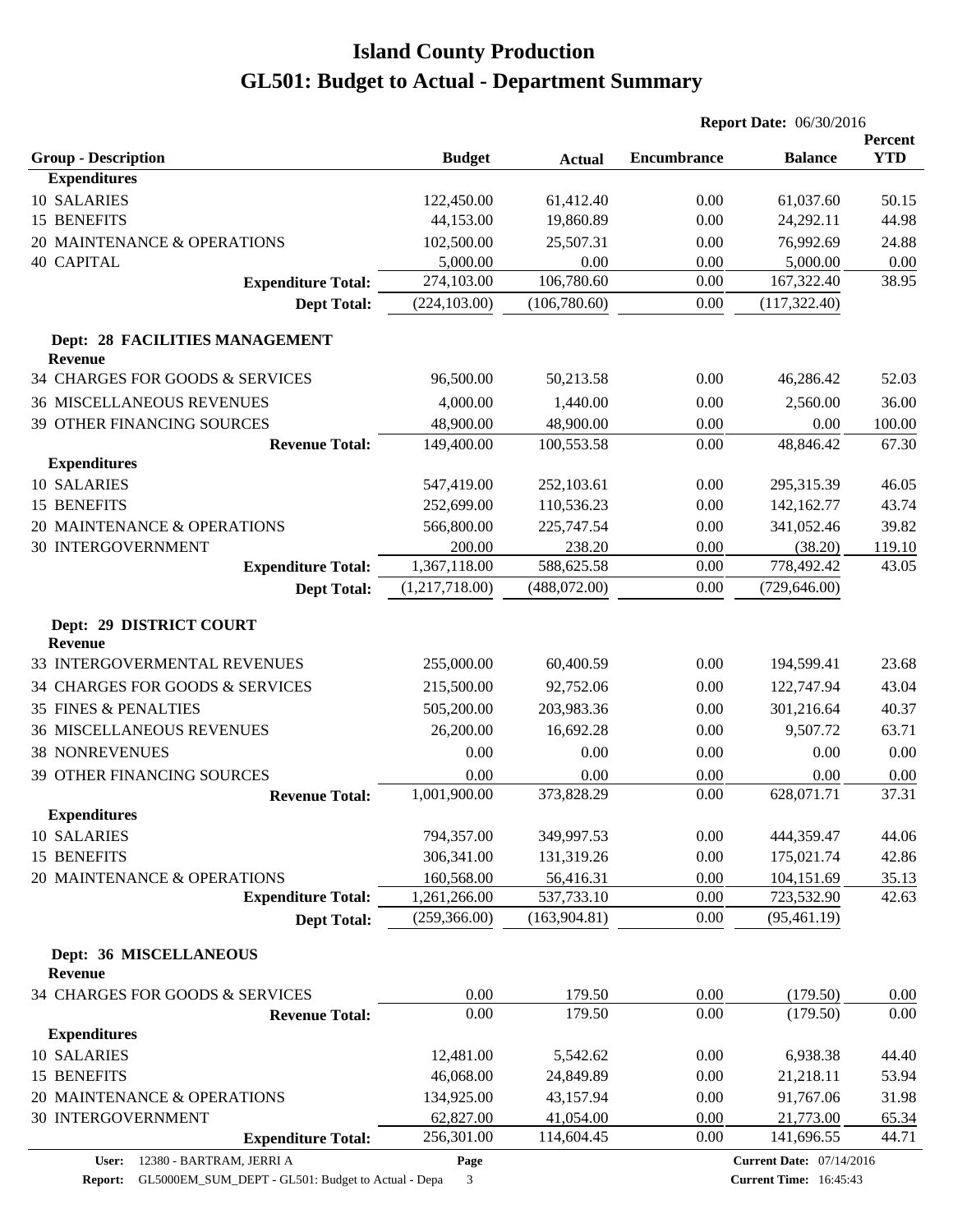|                                              |                            |                            | <b>Report Date: 06/30/2016</b> |                                 |                       |
|----------------------------------------------|----------------------------|----------------------------|--------------------------------|---------------------------------|-----------------------|
| <b>Group - Description</b>                   | <b>Budget</b>              | <b>Actual</b>              | <b>Encumbrance</b>             | <b>Balance</b>                  | Percent<br><b>YTD</b> |
| <b>Dept Total:</b>                           | (256, 301.00)              | (114, 424.95)              | 0.00                           | (141, 876.05)                   |                       |
|                                              |                            |                            |                                |                                 |                       |
| Dept: 39 PROSECUTING ATTORNEY<br>Revenue     |                            |                            |                                |                                 |                       |
| 33 INTERGOVERMENTAL REVENUES                 | 234,049.00                 | 97,728.02                  | 0.00                           | 136,320.98                      | 41.75                 |
| 34 CHARGES FOR GOODS & SERVICES              | 25,500.00                  | 16,492.50                  | 0.00                           | 9,007.50                        | 64.67                 |
| <b>35 FINES &amp; PENALTIES</b>              | 400.00                     | 410.24                     | 0.00                           | (10.24)                         | 102.56                |
| 39 OTHER FINANCING SOURCES                   | 13,000.00                  | 13,000.00                  | 0.00                           | 0.00                            | 100.00                |
| <b>Revenue Total:</b>                        | 272,949.00                 | 127,630.76                 | 0.00                           | 145,318.24                      | 46.75                 |
| <b>Expenditures</b>                          |                            |                            |                                |                                 |                       |
| 10 SALARIES                                  | 1,107,616.00               | 505,331.84                 | 0.00                           | 602,284.16                      | 45.62                 |
| 15 BENEFITS                                  | 453,823.00                 | 197,649.65                 | 0.00                           | 256,173.35                      | 43.55                 |
| 20 MAINTENANCE & OPERATIONS                  | 117,721.00                 | 62,310.94                  | 0.00                           | 55,410.06                       | 52.93                 |
| <b>Expenditure Total:</b>                    | 1,679,160.00               | 765,292.43                 | 0.00                           | 913,867.57                      | 45.57                 |
| <b>Dept Total:</b>                           | (1,406,211.00)             | (637, 661.67)              | 0.00                           | (768, 549.33)                   |                       |
|                                              |                            |                            |                                |                                 |                       |
| Dept: 40 SHERIFF<br><b>Revenue</b>           |                            |                            |                                |                                 |                       |
| 30 USE OF FUND BALANCE/RESERVES              | 0.00                       | 0.00                       | 0.00                           | 0.00                            | 0.00                  |
| 32 LICENSES & PERMITS                        | 40,400.00                  | 26,771.46                  |                                | 13,628.54                       | 66.26                 |
| 33 INTERGOVERMENTAL REVENUES                 | 692,217.00                 | 323,064.52                 | 0.00<br>0.00                   | 369,152.48                      | 46.67                 |
| 34 CHARGES FOR GOODS & SERVICES              | 42,000.00                  | 33,755.46                  | 0.00                           | 8,244.54                        | 80.37                 |
| <b>35 FINES &amp; PENALTIES</b>              | 250.00                     | 2,079.44                   | 0.00                           | (1,829.44)                      | 831.77                |
|                                              |                            |                            |                                |                                 |                       |
| <b>36 MISCELLANEOUS REVENUES</b>             | 35,000.00                  | 12,886.28                  | 0.00                           | 22,113.72                       | 36.81                 |
| <b>38 NONREVENUES</b>                        | 0.00                       | 1,147.63                   | 0.00                           | (1,147.63)                      | 0.00                  |
| 39 OTHER FINANCING SOURCES                   | 825,000.00<br>1,634,867.00 | 825,000.00<br>1,224,704.79 | 0.00<br>0.00                   | 0.00<br>410,162.21              | 100.00<br>74.91       |
| <b>Revenue Total:</b><br><b>Expenditures</b> |                            |                            |                                |                                 |                       |
| 10 SALARIES                                  | 4,980,007.00               | 2,218,115.83               | 0.00                           | 2,761,891.17                    | 44.54                 |
| <b>15 BENEFITS</b>                           | 1,925,863.00               | 810,126.35                 | 0.00                           | 1,115,736.65                    | 42.06                 |
| 20 MAINTENANCE & OPERATIONS                  | 1,228,775.00               | 647,609.50                 | 0.00                           | 581,165.50                      | 52.70                 |
| 30 INTERGOVERNMENT                           | 650,500.00                 | 318,846.38                 | 0.00                           | 331,653.62                      | 49.01                 |
| <b>40 CAPITAL</b>                            | 28,095.00                  | 32,422.66                  | 0.00                           | (4,327.66)                      | 115.40                |
| 50 INTERDEPT & TRANSFERS                     | 0.00                       | 0.00                       | 0.00                           | 0.00                            | 0.00                  |
| <b>60 DEBT SERVICE</b>                       | 0.00                       | 0.00                       | 0.00                           | 0.00                            | 0.00                  |
| 90 OTHER                                     | 0.00                       | 0.00                       | 0.00                           | 0.00                            | 0.00                  |
| <b>Expenditure Total:</b>                    | 8,813,240.00               | 4,027,120.72               | 0.00                           | 4,786,119.28                    | 45.69                 |
| <b>Dept Total:</b>                           | (7,178,373.00)             | (2,802,415.93)             | 0.00                           | (4,375,957.07)                  |                       |
|                                              |                            |                            |                                |                                 |                       |
| Dept: 41 SUPERIOR COURT<br><b>Revenue</b>    |                            |                            |                                |                                 |                       |
| 30 USE OF FUND BALANCE/RESERVES              | 0.00                       | 0.00                       | 0.00                           | 0.00                            | 0.00                  |
| 32 LICENSES & PERMITS                        | 15,000.00                  | 5,566.00                   | 0.00                           | 9,434.00                        | 37.10                 |
| 33 INTERGOVERMENTAL REVENUES                 | 344,227.00                 | 143,255.73                 | 0.00                           | 200,971.27                      | 41.61                 |
| 34 CHARGES FOR GOODS & SERVICES              | 18,000.00                  | 8,820.25                   | 0.00                           | 9,179.75                        | 49.00                 |
| <b>36 MISCELLANEOUS REVENUES</b>             | 0.00                       | 977.25                     | 0.00                           | (977.25)                        | 0.00                  |
| <b>Revenue Total:</b>                        | 377,227.00                 | 158,619.23                 | 0.00                           | 218,607.77                      | 42.04                 |
|                                              |                            |                            |                                |                                 |                       |
| 12380 - BARTRAM, JERRI A<br>User:            | Page                       |                            |                                | <b>Current Date: 07/14/2016</b> |                       |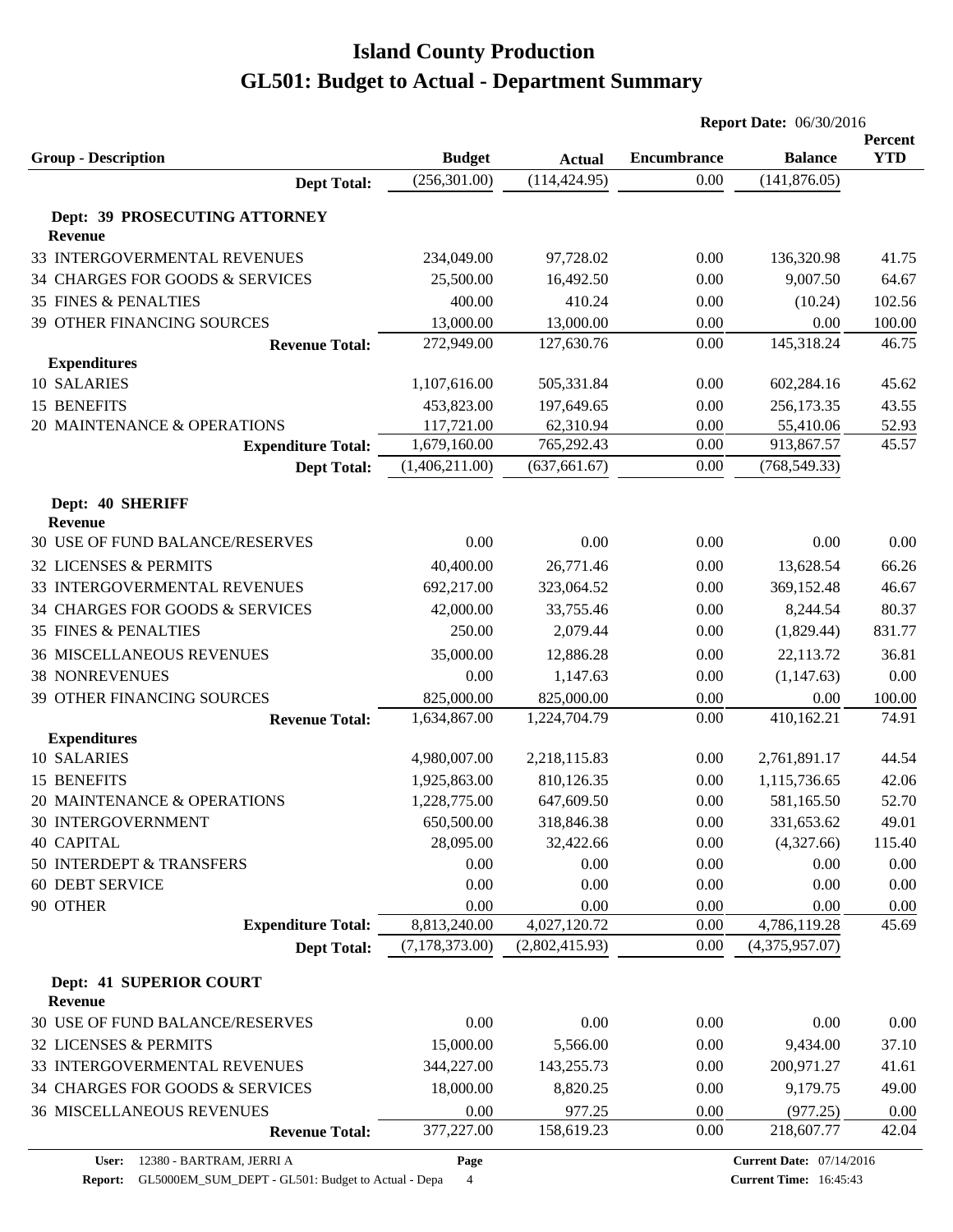|                                              |                            |               | <b>Report Date: 06/30/2016</b> |                                 |                 |
|----------------------------------------------|----------------------------|---------------|--------------------------------|---------------------------------|-----------------|
|                                              |                            |               |                                |                                 | Percent         |
| <b>Group - Description</b>                   | <b>Budget</b>              | <b>Actual</b> | <b>Encumbrance</b>             | <b>Balance</b>                  | <b>YTD</b>      |
| <b>Expenditures</b><br>10 SALARIES           |                            |               |                                |                                 |                 |
| 15 BENEFITS                                  | 868,002.00                 | 399,126.24    | 0.00<br>0.00                   | 468,875.76                      | 45.98<br>44.27  |
|                                              | 246,405.00                 | 109,087.42    |                                | 137,317.58                      |                 |
| 20 MAINTENANCE & OPERATIONS                  | 156,450.00                 | 77,532.67     | 0.00                           | 78,917.33                       | 49.55           |
| <b>40 CAPITAL</b>                            | 0.00                       | 0.00          | 0.00                           | 0.00                            | 0.00            |
| 50 INTERDEPT & TRANSFERS                     | 300,000.00<br>1,570,857.00 | 300,000.00    | 0.00<br>0.00                   | 0.00<br>685,110.67              | 100.00<br>56.38 |
| <b>Expenditure Total:</b>                    | (1,193,630.00)             | 885,746.33    | 0.00                           |                                 |                 |
| <b>Dept Total:</b>                           |                            | (727, 127.10) |                                | (466, 502.90)                   |                 |
| <b>Dept: 42 TREASURER</b>                    |                            |               |                                |                                 |                 |
| Revenue                                      |                            |               |                                |                                 |                 |
| 31 TAXES                                     | 135,000.00                 | 89,110.11     | 0.00                           | 45,889.89                       | 66.00           |
| 34 CHARGES FOR GOODS & SERVICES              | 8,030.00                   | 5,525.09      | 0.00                           | 2,504.91                        | 68.80           |
| <b>36 MISCELLANEOUS REVENUES</b>             | 551,800.00                 | 321,124.30    | 0.00                           | 230,675.70                      | 58.19           |
| <b>Revenue Total:</b>                        | 694,830.00                 | 415,759.50    | 0.00                           | 279,070.50                      | 59.83           |
| <b>Expenditures</b>                          |                            |               |                                |                                 |                 |
| 10 SALARIES                                  | 415,865.00                 | 188,947.87    | 0.00                           | 226,917.13                      | 45.43           |
| 15 BENEFITS                                  | 155,330.00                 | 69,189.74     | 0.00                           | 86,140.26                       | 44.54           |
| 20 MAINTENANCE & OPERATIONS                  | 70,750.00                  | 37,796.95     | 0.00                           | 32,953.05                       | 53.42           |
| <b>40 CAPITAL</b>                            | 1,000.00                   | 0.00          | 0.00                           | 1,000.00                        | 0.00            |
| <b>60 DEBT SERVICE</b>                       | 3,000.00                   | 273.73        | 0.00                           | 2,726.27                        | 9.12            |
| <b>Expenditure Total:</b>                    | 645,945.00                 | 296,208.29    | 0.00                           | 349,736.71                      | 45.85           |
| <b>Dept Total:</b>                           | 48,885.00                  | 119,551.21    | 0.00                           | (70, 666.21)                    |                 |
| Dept: 47 BUDGET                              |                            |               |                                |                                 |                 |
| <b>Expenditures</b>                          |                            |               |                                |                                 |                 |
| 10 SALARIES                                  | 51,087.00                  | 22,851.92     | 0.00                           | 28,235.08                       | 44.73           |
| 15 BENEFITS                                  | 14,092.00                  | 6,305.64      | 0.00                           | 7,786.36                        | 44.74           |
| 20 MAINTENANCE & OPERATIONS                  | 5,150.00                   | 729.22        | 0.00                           | 4,420.78                        | 14.15           |
| <b>Expenditure Total:</b>                    | 70,329.00                  | 29,886.78     | 0.00                           | 40,442.22                       | 42.49           |
| <b>Dept Total:</b>                           | (70, 329.00)               | (29, 886.78)  | 0.00                           | (40, 442.22)                    |                 |
|                                              |                            |               |                                |                                 |                 |
| Dept: 48 EMERGENCY MANAGEMENT                |                            |               |                                |                                 |                 |
| <b>Revenue</b>                               |                            |               |                                |                                 |                 |
| 33 INTERGOVERMENTAL REVENUES                 | 84,912.00<br>84,912.00     | 15,000.00     | 0.00<br>0.00                   | 69,912.00<br>69,912.00          | 17.66<br>17.66  |
| <b>Revenue Total:</b><br><b>Expenditures</b> |                            | 15,000.00     |                                |                                 |                 |
| 10 SALARIES                                  | 85,412.00                  | 28,164.08     | 0.00                           | 57,247.92                       | 32.97           |
| 15 BENEFITS                                  | 18,656.00                  | 15,905.44     | 0.00                           | 2,750.56                        | 85.25           |
| 20 MAINTENANCE & OPERATIONS                  | 70,752.00                  | 22,088.52     | 0.00                           |                                 |                 |
| <b>Expenditure Total:</b>                    | 174,820.00                 | 66,158.04     | 0.00                           | 48,663.48<br>108,661.96         | 31.21<br>37.84  |
| <b>Dept Total:</b>                           | (89,908.00)                | (51, 158.04)  | 0.00                           | (38,749.96)                     |                 |
|                                              |                            |               |                                |                                 |                 |
| Dept: 53 PLANNING                            |                            |               |                                |                                 |                 |
| Revenue                                      |                            |               |                                |                                 |                 |
| 30 USE OF FUND BALANCE/RESERVES              | 0.00                       | 0.00          | 0.00                           | 0.00                            | 0.00            |
| 32 LICENSES & PERMITS                        | 1,125,000.00               | 643,492.36    | 0.00                           | 481,507.64                      | 57.19           |
| 33 INTERGOVERMENTAL REVENUES                 | 141,843.00                 | 134,364.97    | 0.00                           | 7,478.03                        | 94.72           |
| 12380 - BARTRAM, JERRI A<br>User:            | Page                       |               |                                | <b>Current Date: 07/14/2016</b> |                 |

**Report:** GL5000EM\_SUM\_DEPT - GL501: Budget to Actual - Depa 5

**Current Date:** 07/14/2016 **Current Time:** 16:45:43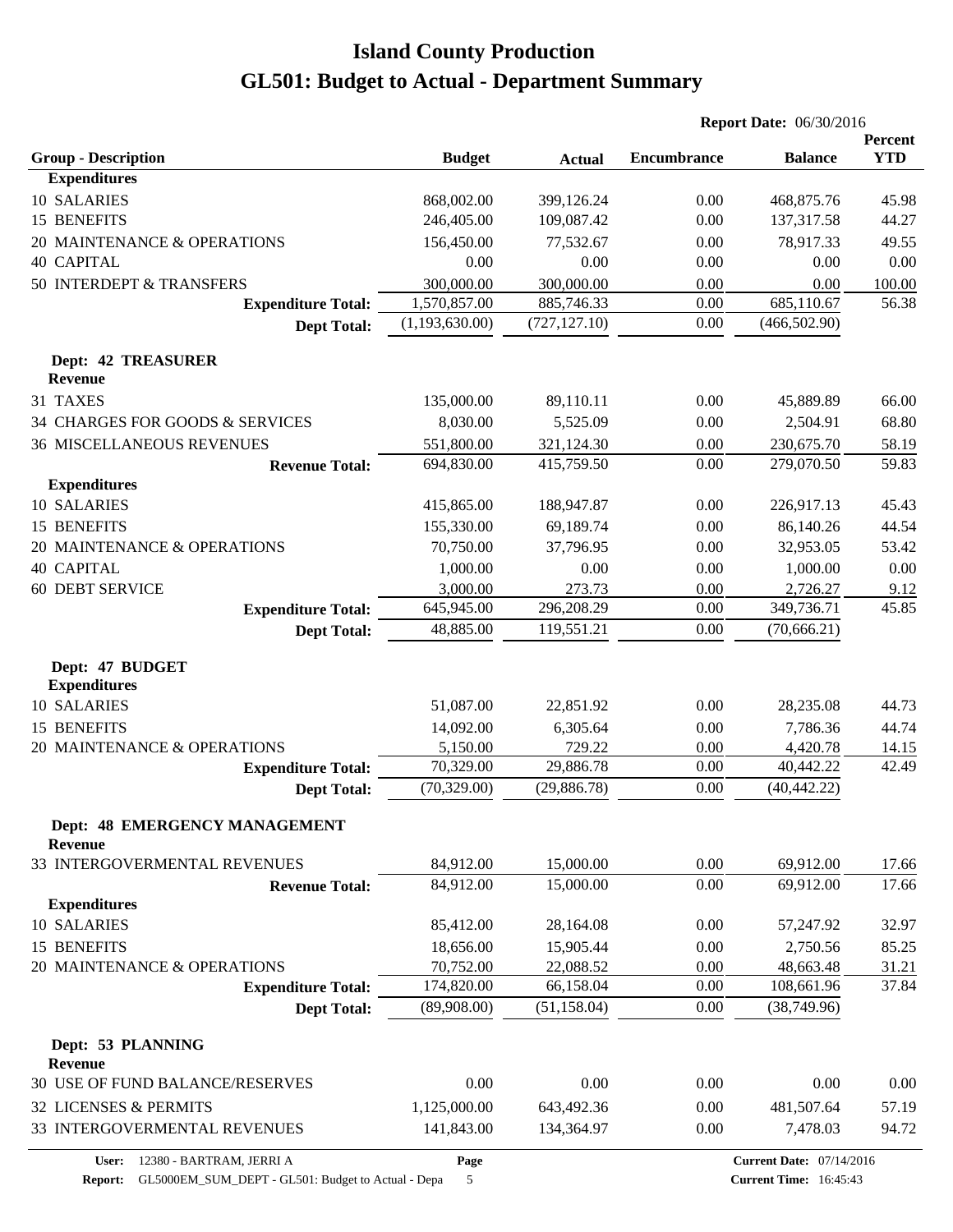|                                                    |                |               | <b>Report Date: 06/30/2016</b> |                |                       |
|----------------------------------------------------|----------------|---------------|--------------------------------|----------------|-----------------------|
| <b>Group - Description</b>                         | <b>Budget</b>  | <b>Actual</b> | <b>Encumbrance</b>             | <b>Balance</b> | Percent<br><b>YTD</b> |
| 34 CHARGES FOR GOODS & SERVICES                    | 679,038.00     | 452,002.53    | 0.00                           | 227,035.47     | 66.56                 |
| <b>36 MISCELLANEOUS REVENUES</b>                   | 287.00         | 1,380.15      | 0.00                           | (1,093.15)     | 480.88                |
| 39 OTHER FINANCING SOURCES                         | 49,000.00      | 49,000.00     | 0.00                           | 0.00           | 100.00                |
| <b>Revenue Total:</b>                              | 1,995,168.00   | 1,280,240.01  | 0.00                           | 714,927.99     | 64.16                 |
| <b>Expenditures</b>                                |                |               |                                |                |                       |
| 10 SALARIES                                        | 1,317,758.00   | 576,406.18    | 0.00                           | 741,351.82     | 43.74                 |
| 15 BENEFITS                                        | 554,628.00     | 241,772.99    | 0.00                           | 312,855.01     | 43.59                 |
| 20 MAINTENANCE & OPERATIONS                        | 274,043.00     | 219,887.19    | 0.00                           | 54,155.81      | 80.23                 |
| 50 INTERDEPT & TRANSFERS                           | 0.00           | 3,947.75      | 0.00                           | (3,947.75)     | 0.00                  |
| <b>Expenditure Total:</b>                          | 2,146,429.00   | 1,042,014.11  | 0.00                           | 1,104,414.89   | 48.54                 |
| <b>Dept Total:</b>                                 | (151, 261.00)  | 238,225.90    | 0.00                           | (389, 486.90)  |                       |
| Dept: 54 GENERAL SERVICES ADMIN<br><b>Revenue</b>  |                |               |                                |                |                       |
| 32 LICENSES & PERMITS                              | 18,000.00      | 11,435.00     | 0.00                           | 6,565.00       | 63.52                 |
| 33 INTERGOVERMENTAL REVENUES                       | 53,786.00      | 62,258.00     | 0.00                           | (8,472.00)     | 115.75                |
| 34 CHARGES FOR GOODS & SERVICES                    | 16,500.00      | 8,966.25      | 0.00                           | 7,533.75       | 54.34                 |
| <b>35 FINES &amp; PENALTIES</b>                    | 1,000.00       | 0.00          | 0.00                           | 1,000.00       | 0.00                  |
| <b>36 MISCELLANEOUS REVENUES</b>                   | 0.00           | 15.00         | 0.00                           | (15.00)        | 0.00                  |
| <b>Revenue Total:</b>                              | 89,286.00      | 82,674.25     | 0.00                           | 6,611.75       | 92.59                 |
| <b>Expenditures</b>                                |                |               |                                |                |                       |
| 10 SALARIES                                        | 135,067.00     | 58,590.15     | 0.00                           | 76,476.85      | 43.37                 |
| 15 BENEFITS                                        | 52,087.00      | 22,215.13     | 0.00                           | 29,871.87      | 42.65                 |
| 20 MAINTENANCE & OPERATIONS                        | 1,040,202.00   | 527,539.61    | 0.00                           | 512,662.39     | 50.71                 |
| <b>30 INTERGOVERNMENT</b>                          | 0.00           | 0.46          | 0.00                           | (0.46)         | 0.00                  |
| <b>Expenditure Total:</b>                          | 1,227,356.00   | 608, 345. 35  | 0.00                           | 619,010.65     | 49.56                 |
| <b>Dept Total:</b>                                 | (1,138,070.00) | (525, 671.10) | 0.00                           | (612, 398.90)  |                       |
| <b>Dept: 59 HUMAN RESOURCES</b><br><b>Revenue</b>  |                |               |                                |                |                       |
| 30 USE OF FUND BALANCE/RESERVES                    | 0.00           | 0.00          | 0.00                           | 0.00           | 0.00                  |
| <b>36 MISCELLANEOUS REVENUES</b>                   | 1,000.00       | 0.00          | 0.00                           | 1,000.00       | 0.00                  |
| 39 OTHER FINANCING SOURCES                         | 17,500.00      | 17,500.00     | 0.00                           | 0.00           | 100.00                |
| <b>Revenue Total:</b><br><b>Expenditures</b>       | 18,500.00      | 17,500.00     | 0.00                           | 1,000.00       | 94.59                 |
| 10 SALARIES                                        | 252,587.00     | 114,033.86    | 0.00                           | 138,553.14     | 45.14                 |
| 15 BENEFITS                                        | 102,092.00     | 44,849.52     | 0.00                           | 57,242.48      | 43.93                 |
| 20 MAINTENANCE & OPERATIONS                        | 97,750.00      | 64,428.12     | 0.00                           | 33,321.88      | 65.91                 |
| <b>Expenditure Total:</b>                          | 452,429.00     | 223,311.50    | 0.00                           | 229,117.50     | 49.35                 |
| <b>Dept Total:</b>                                 | (433,929.00)   | (205, 811.50) | 0.00                           | (228, 117.50)  |                       |
| Dept: 90 x FUND NON-DEPARTMENTAL<br><b>Revenue</b> |                |               |                                |                |                       |
| 30 USE OF FUND BALANCE/RESERVES                    | 2,006,000.00   | 0.00          | 0.00                           | 2,006,000.00   | 0.00                  |
| 31 TAXES                                           | 7,551,000.00   | 4,303,644.21  | 0.00                           | 3,247,355.79   | 56.99                 |
| 31 TAXES                                           | 6,422,605.00   | 1,999,661.30  | 0.00                           | 4,422,943.70   | 31.13                 |
| 31 TAXES                                           | 1,636,000.00   | 614, 667. 13  | 0.00                           | 1,021,332.87   | 37.57                 |
|                                                    |                |               |                                |                |                       |

**Page**

Report: GL5000EM\_SUM\_DEPT - GL501: Budget to Actual - Depa 6